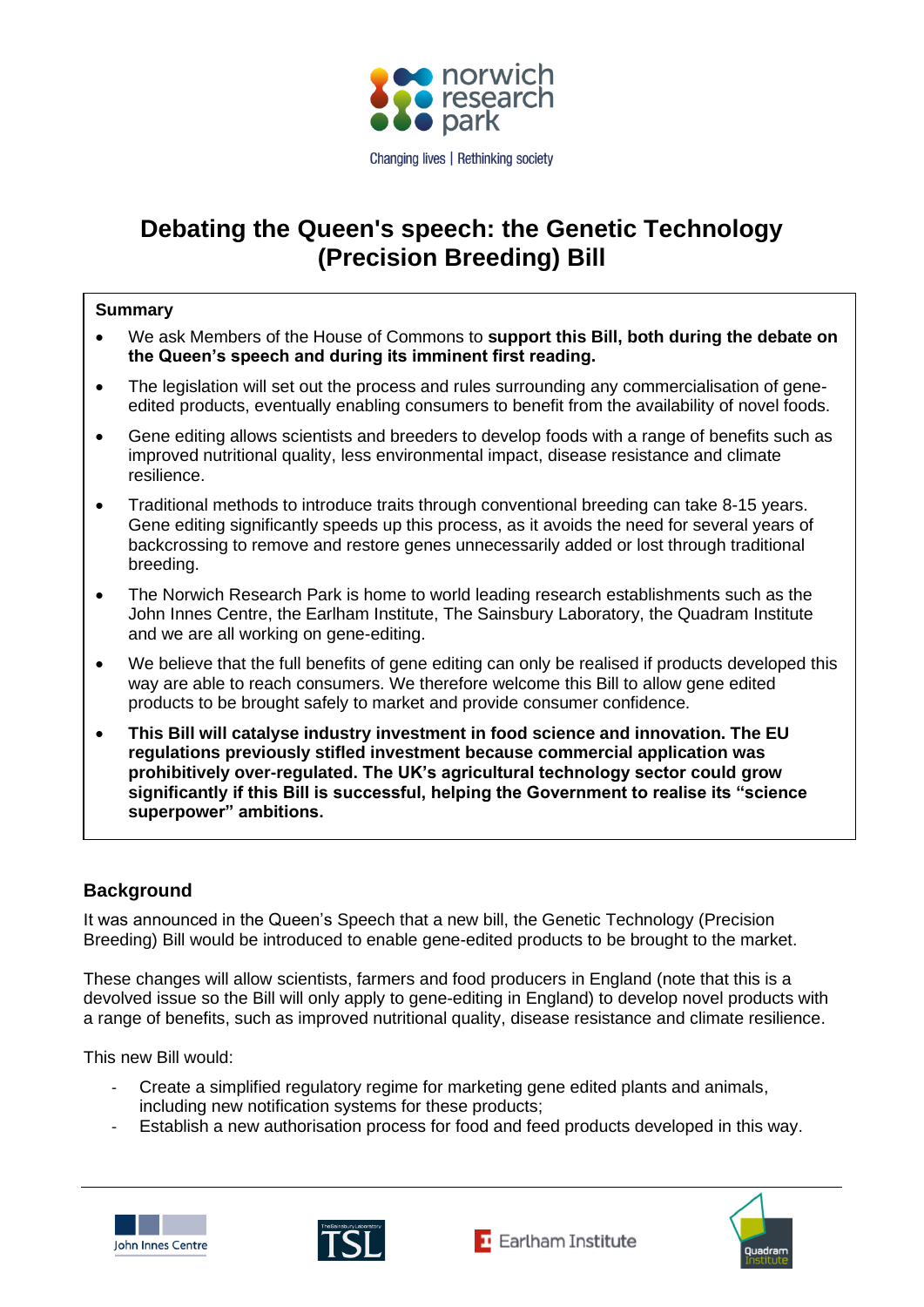

**These changes will bring England more into line with the approach taken by most other countries outside the EU**, many of which are compatible with the internationally recognised Cartagena Protocol.

Once the Bill has passed through both Houses, novel products will continue to go through years of extensive field evaluation in the UK before reaching the recommended lists. In this way, for example, the plant breeding sector will continue to be well equipped to monitor new varieties, as they do already with traditionally bred crop varieties.

# **What is gene editing?**

Traditional breeding selects for changes/ mutations in DNA sequence that occur in each generation (genetic variation), thereby developing a variety that has a beneficial change that results from that mutation. Gene editing is a technique that allows scientists to make specific edits to DNA sequences in a targeted way – **without introducing any new genetic sequence**. Specific genes can be removed (deleted) or changed (mutated) by making changes at known target locations in the genome. It provides an effective pathway for introducing desired characteristics (traits) and for removing undesirable traits without introducing "foreign" DNA (genes originating from other species).

Organisms developed using gene editing technologies will contain small changes to their existing DNA which are identical to the types of changes that could occur spontaneously in nature or that are induced using traditional breeding technologies such as mutation breeding. **The seeds, plants and food from gene-edited plants, for example, are indistinguishable from the seeds, plants and food provided to us by conventional breeding techniques.**

Gene editing can be achieved using several different tools. CRISPR-Cas9 is the most well-known gene editing tool, particularly after its discovery and application to gene editing won the Nobel Prize in 2020, but other technologies are also used. The products closest to market in the UK are soybeans with healthier oil profiles, tomatoes with enhanced flavour qualities, non-browning apples, potatoes, and mushrooms, and plants that lack antinutrients (compounds that interfere with the absorption of nutrients).

# **Why is gene editing quicker than traditional breeding?**

Gene editing is particularly useful in crops with multiple copies of each genome such as wheat. Wheat has three copies of each genome and mutations in all three copies are often needed to cause greatest benefits. Using traditional breeding, it takes over 10 years to breed wheat varieties which contain mutations into all three genomes as each copy often needs to be mutated separately. Gene editing techniques could generate UK wheat varieties with mutations in all three copies in a fraction of the time (2-4 years).

# **Why Do We Need This Bill?**

Recent changes have simplified regulation of gene edited products used in research, but when it comes to developing such products, they are still unnecessarily over-regulated, by treating them in the same way as Genetically Modified Organisms (GMOs).However, where gene editing is used to produce a trait in an organism that could have been achieved using conventional breeding methods, any "risk" is the same regardless of whether it was made through gene editing or traditional breeding methods. The traits introduced are identical and therefore the risks are the same. **Gene editing therefore carries no more safety risk than other conventional breeding methods.**







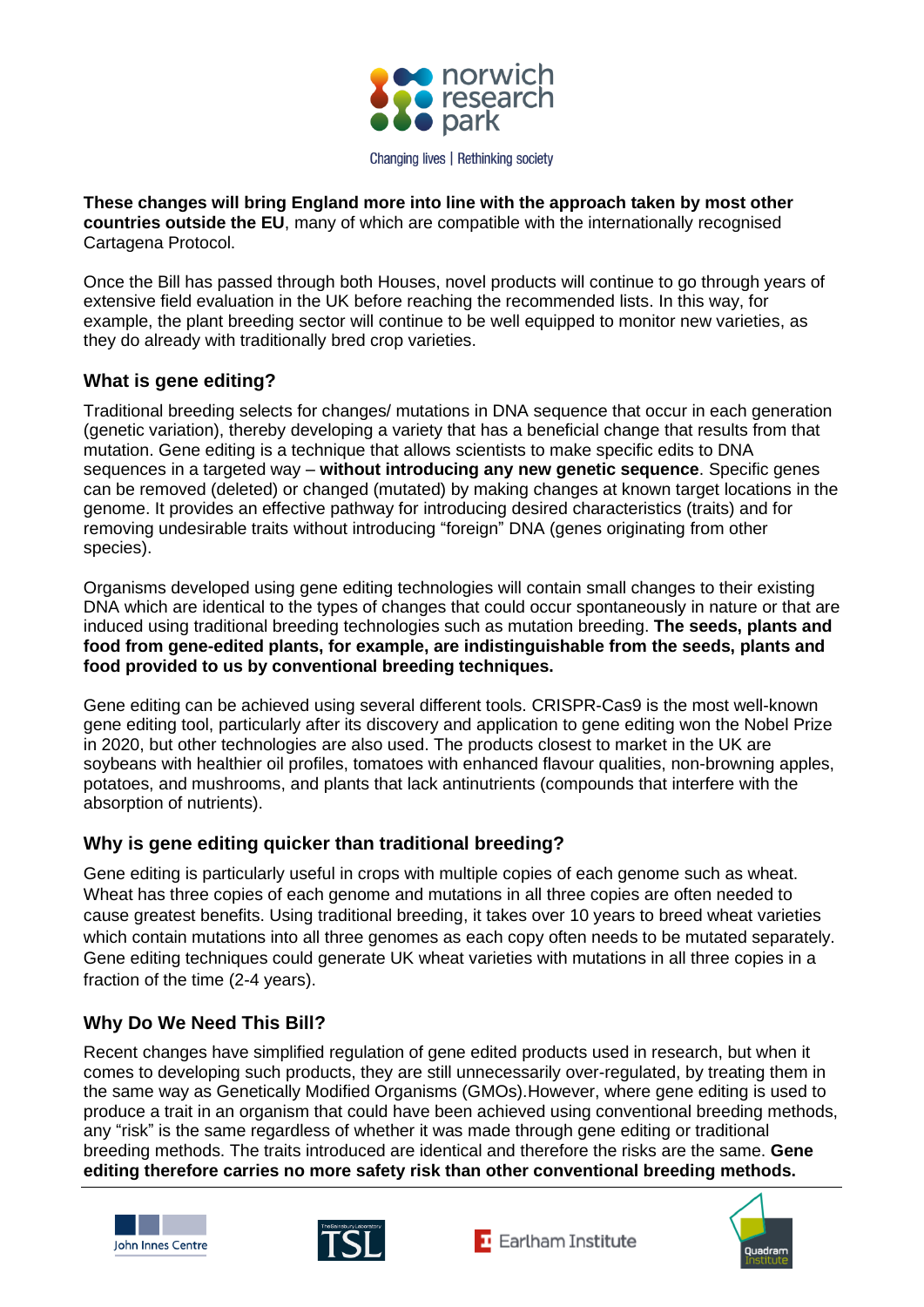

As British farmers look to a new future post-Brexit, gene-editing will help to modernise the agriculture and food industry and reinvigorate investment in safe, nutritious, and profitable food production. This new Bill will set out how that can happen.

This Bill would have a significant, positive impact on how industry views the UK as a potential investment opportunity in food science and innovation. The EU regulations previously stifled investment because commercial application of the research was prohibitively over-regulated. The UK's agricultural technology sector could grow significantly, if this Bill is successful, **helping the Government to realise its "science superpower" ambitions**.

## **Benefits of gene editing**

### **1. Environmental Benefits**

Genetic solutions can help reduce the need for chemical inputs in agriculture and aquaculture. Developing new varieties with favourable characteristics (such as increased resistance to pests and diseases and less reliance on pesticides and fertilizers) and bringing them to market sooner, we have an opportunity to reduce our chemical inputs and use less water and land. A regulatory regime which supports the development of environmentallysensitive traits and encourages farmers to change their practices accordingly, would be a significant step in moving towards lower-input agriculture and aquaculture in the UK.

#### **2. Health and Nutrition Consumer Traits**

A growing world-population, decreasing areas of arable land and the growth in demand for plant-rich diets poses challenges around key micronutrients for human health. Gene editing allows us to improve specific qualities such as the accumulation of higher levels of vitamins and minerals which are found in low levels in many crops, or to improve oil and carbohydrate profiles, delivering foods that benefit consumers and reduce the burden on healthcare providers. Gene editing offers the potential to develop innovation in a wider range of plants for consumers.

#### **3. Climate resilience**

Increased temperatures and changes to rainfall are already impacting harvests and yields in the UK, as well as around the globe. Gene editing can be used to develop crops which are more tolerant to heat, drought and salt and better able to withstand changing climates.

#### **4. Accelerating innovation**

The traditional methods that plant breeders use to introduce traits can take 8-15 years. Gene editing techniques can significantly speed up the crop breeding process to just a few years, bringing about essential scientific development much sooner and at a much lower cost of investment.

#### **5. Putting the UK back at the forefront of crop research and stimulating industry**

In the early 1990s, the UK was considered a global leader in crop biotechnology, but seed and breeding companies moved their advanced breeding activities to outside the EU, put off by the additional cost and time for product development as a result of the regulation. By allowing research findings to progress through to field evaluation at a much faster pace, this regulatory change in England will provide greater opportunity for smaller companies and start-ups to get involved in this area. This will increase innovation across the sector and diversify the market, helping put the UK at the forefront of crop science.